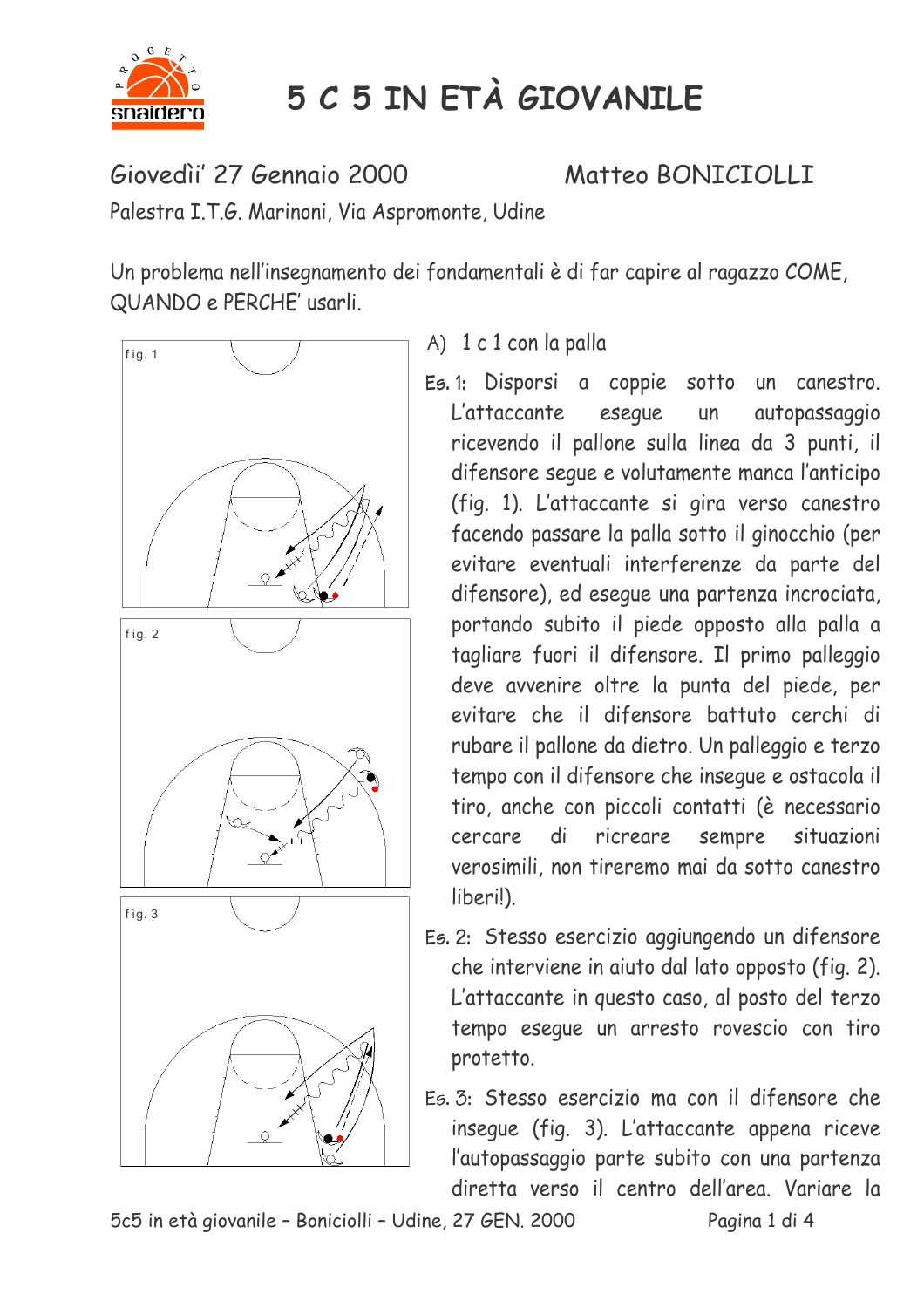

conclusione con terzo tempo di destro o di sinistro, ipotizzando un aiuto dal lato debole.

- Es. 4: Stesso esercizio con il difensore che rimane staccato e difende a due metri (fig. 4). Arresto e tiro
- Es 5: Stesso esercizio con il difensore che varia la situazione di difesa e l'attaccante deve saper leggere velocemente la situazione ed agire di conseguenza.
- Es. 6: Stesso esercizio con l'aiuto di un passatore (fig. 5) (la difesa rimane sempre didattica).
- B) 1 c 1 senza palla: il dai e vai. Due regole da adottare sempre sui movimenti senza il pallone:
	- T giocatori devono giocare per ricevere la palla.
	- T punti di riferimento per qualunque taglio devono essere: la retina e la linea del tiro da tre punti.
- Es. 1: Dai e vai partendo dal centro del campo (fig. 6). E' consigliato passare la palla con una mano, aiutandosi con un passo della gamba corrispondente. Già sul primo passo devo attaccare il difensore per essere subito pronto al taglio, ed appena passata la palla scattare direttamente a canestro (la finta di taglio sul lato opposto si è dimostrata poco efficace fornendo un aiuto alla difesa che ha il tempo di organizzarsi). Se sul passo del passaggio il difensore reagisce chiudendo la strada del taglio diretto, sono già pronto con le gambe per incrociare e tagliare back-door (se il passo del passaggio è fatto con la gamba opposta alla mano esterna, in caso di reazione del difensore sono costretto ad eseguire un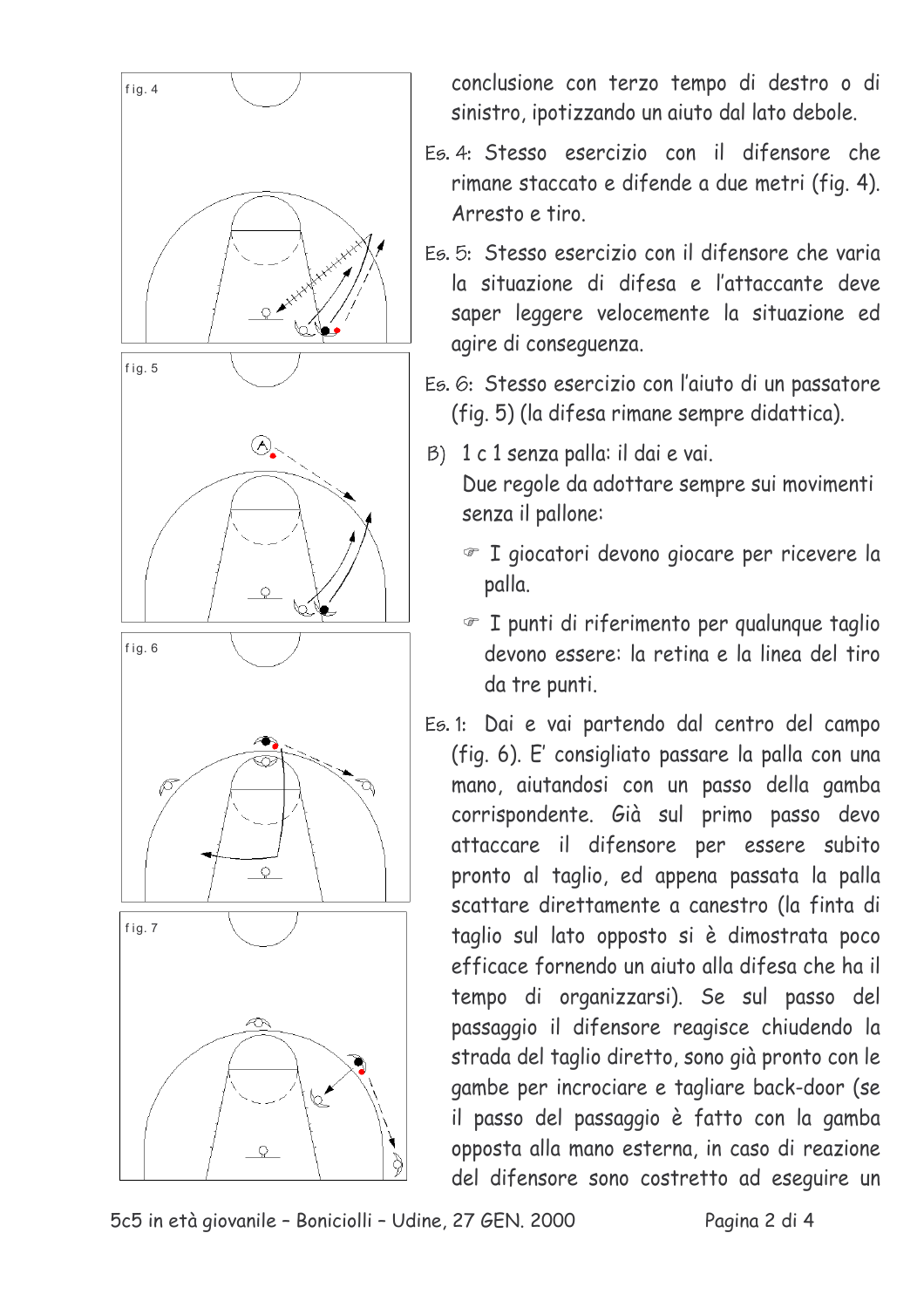

giro dorsale, che posso fare solo se c'è contatto con il difensore). Terminato il taglio (testa sotto l'anello), uscire sul lato opposto sempre quardando la palla.

- Es. 2: Stesso esercizio con il difensore che arretra per difendere il taglio. L'attaccante passa la palla e poi punta il difensore fino al contatto (fig. 7) e si posiziona in modo da avere un piede in mezzo ai due del difensore. Nel frattempo un compagno rimpiazza la posizione lasciata libera e riceve la palla. A questo punto l'attaccante eseque un giro dorsale a contatto con il difensore (fig. 8) per trovarsi schiena a canestro con la difesa alle spalle e vicino all'area dei tre secondi. Riceve e gioca 1 c 1.
- Es. 3: Stessi esercizi, in continuità da tutte le parti del campo (fig. 9).
- Es. 4: Stessi esercizi con difesa agonistica (lasciare sempre all'attacco le due possibilità di passaggio, per evitare che la difesa si sbilanci).
	- In tutti gli esercizi e in tutte le posizioni, cercare sempre di giocare con il contatto (situazione reale di partita).
	- · Utilizzare la "sbracciata" per liberarsi dell'interferenza del difensore.
- $C$ ) 1 c 1 senza palla: lo smarcamento. Regole da adottare sempre sui movimenti per ricevere il pallone:
	- Vai a ricevere il passaggio dove vedi il pallone (fig. 10).
	- Un giocatore con palla a centro campo e  $E5.1:$ un compagno di squadra sotto il canestro con il difensore (fig. 11). Il giocatore con palla

5c5 in età giovanile - Boniciolli - Udine, 27 GEN, 2000